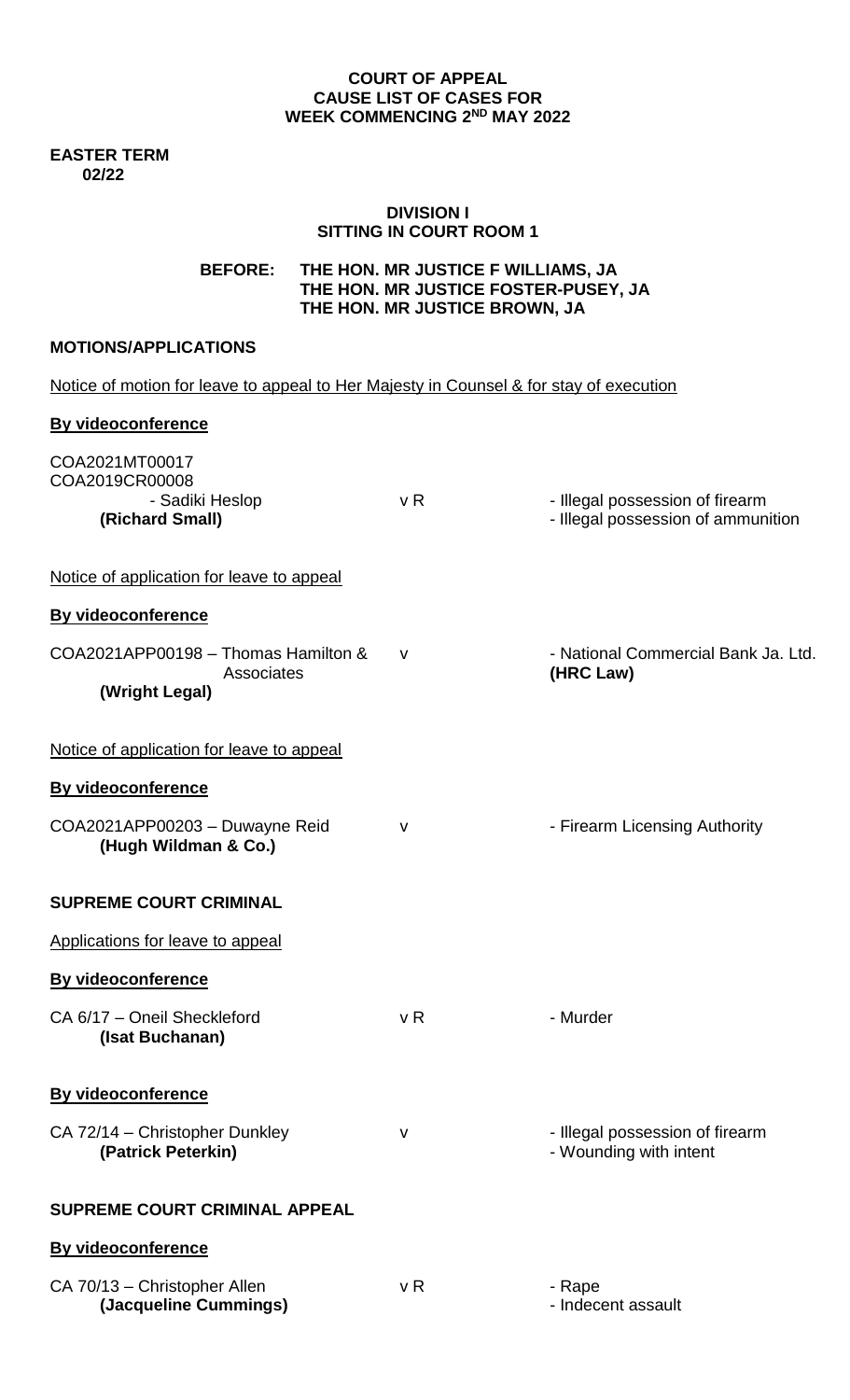# **PARISH COURT CRIMINAL APPEAL**

## **By videoconference**

COA2021PCCR00021 - Austin Cunningham v - Breach of the Corruption

Prevention Act

**(Director of State Proceedings)** 

## **DIVISION II**

## **SITTING IN COURT ROOM 2**

**BEFORE: THE HON. MISS JUSTICE P WILLIAMS, JA THE HON. MISS JUSTICE SIMMONS, JA THE HON. MR JUSTICE LAING, JA (AG)**

## **MOTIONS/APPLICATIONS**

| Notice of application for leave to appeal                                                                                                                  |                |                                                                                                                                                                                     |  |
|------------------------------------------------------------------------------------------------------------------------------------------------------------|----------------|-------------------------------------------------------------------------------------------------------------------------------------------------------------------------------------|--|
| <b>By videoconference</b>                                                                                                                                  |                |                                                                                                                                                                                     |  |
| COA2021APP00192 - Paulette Richards<br>(Helene Coley-Nicholson)                                                                                            | v              | - North East Regional Health Authority<br>- Dr. Glenston Strachan<br>- South East Regional Health Authority<br>- The Attorney General of Jamaica<br>(Director of State Proceedings) |  |
| Notice of application for extension of time to file notice & grounds of appeal                                                                             |                |                                                                                                                                                                                     |  |
| <b>By videoconference</b>                                                                                                                                  |                |                                                                                                                                                                                     |  |
| COA2021APP00184 - Headley Moore<br>(Leroy Equiano)                                                                                                         | v              | - Warren Shaw<br>(Brown & Shaw)                                                                                                                                                     |  |
| Notice of application for extension of time to file submissions and for leave to abandon original grounds of<br>appeal & for supplemental grounds to stand |                |                                                                                                                                                                                     |  |
| <b>By videoconference</b>                                                                                                                                  |                |                                                                                                                                                                                     |  |
| COA2022APP00058<br>CA 53/14 - Andre Green<br>(Leroy Equiano)                                                                                               | v <sub>R</sub> | - Illegal possession of firearm<br>- Illegal possession of ammunition<br>- Malicious destruction of property                                                                        |  |
| Notice of application for permission to appeal                                                                                                             |                |                                                                                                                                                                                     |  |
| <b>By videoconference</b>                                                                                                                                  |                |                                                                                                                                                                                     |  |
| COA2021APP00182 - Landmark Developers v<br>Limited<br>(Bishop & Partners)                                                                                  |                | - The Minister of Housing<br>(Director of State Proceedings)                                                                                                                        |  |
| Notice of application for extension of time to file appeal & for permission to appeal                                                                      |                |                                                                                                                                                                                     |  |
| <b>By videoconference</b>                                                                                                                                  |                |                                                                                                                                                                                     |  |
| COA2021APP00185 - Kevin Bertram<br>(John Clarke)                                                                                                           | v              | - Firearm Licensing Authority<br><b>Review Board</b><br>- Minister of National Security                                                                                             |  |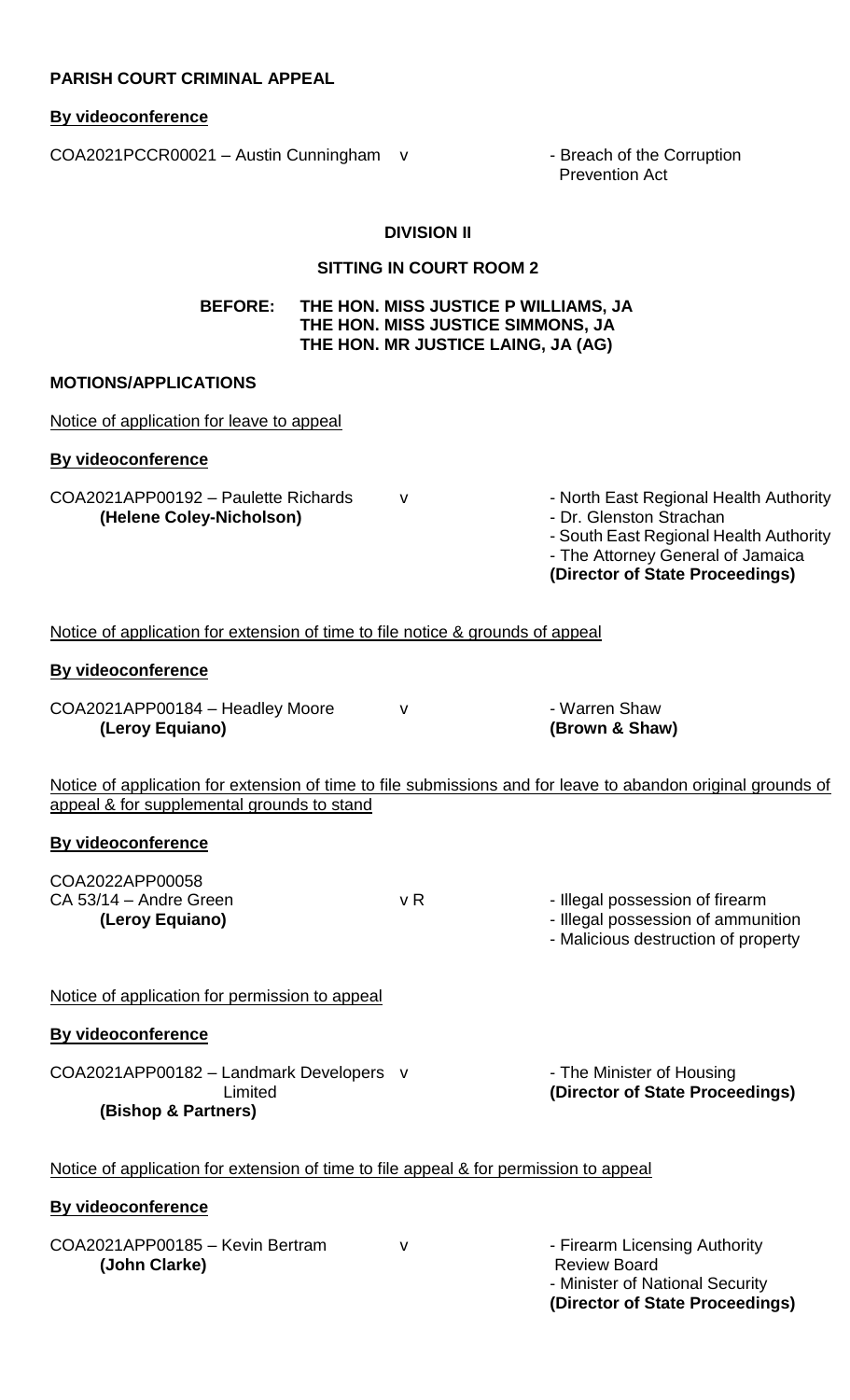# **SUPREME COURT CRIMINAL**

| Applications for leave to appeal                   |                |                                                                                                                                   |
|----------------------------------------------------|----------------|-----------------------------------------------------------------------------------------------------------------------------------|
| By videoconference                                 |                |                                                                                                                                   |
| CA 26/16 - Gario McIntosh<br>(lan Wilkinson)       | v <sub>R</sub> | - Murder                                                                                                                          |
| <b>By videoconference</b>                          |                |                                                                                                                                   |
| CA 7/17 - Charick Gordon<br>(Bert Samuels)         | v <sub>R</sub> | - Murder                                                                                                                          |
| <b>SUPREME COURT CRIMINAL APPEAL</b>               |                |                                                                                                                                   |
| <b>By videoconference</b>                          |                |                                                                                                                                   |
| CA 53/14 - Andre Green<br>(Leroy Equiano)          | v R            | - Illegal possession of firearm<br>- Illegal possession of ammunition<br>- Malicious destruction of property                      |
| <b>PARISH COURT CRIMINAL APPEAL</b>                |                |                                                                                                                                   |
| <b>By videoconference</b>                          |                |                                                                                                                                   |
| COA2021PCCR00014 - Gilbert Smith<br>(Dwight Reece) | v <sub>R</sub> | - Failing to comply with a lawful<br>requirement Pursuant to section 33<br>of the Independent Commission<br>of Investigations Act |

### **CHAMBERS**

# **BEFORE THE HONOURABLE MRS JUSTICE FOSTER-PUSEY, JA ON TUESDAY 3 RD MAY 2022.**

**Case management conference & Notice of application for extension of time to file record of appeal & Skeleton Arguments** 

### **2:00 PM – By teleconference**

COA2022APP00040 – 42 COA2021CV00007, 22 & 90 – Kevin Sudeall V v v - Garfield Sinclair - Joyce Ramdeen Sudeall **Chambers** - Lynse Ha Sinclair<br> **Chambers** (Earle & Wilson) **(Legal Chambers) (Earle & Wilson)**

# **Notices of application for stay of execution and relief from sanction**

## **2:15 PM – By teleconference**

COA2022APP00065 COA2022APP00074 COA2022CV00034 - Donald Jackson v v v · Hermine McFarlane **(Nea/Lex) (Jean Williams)**